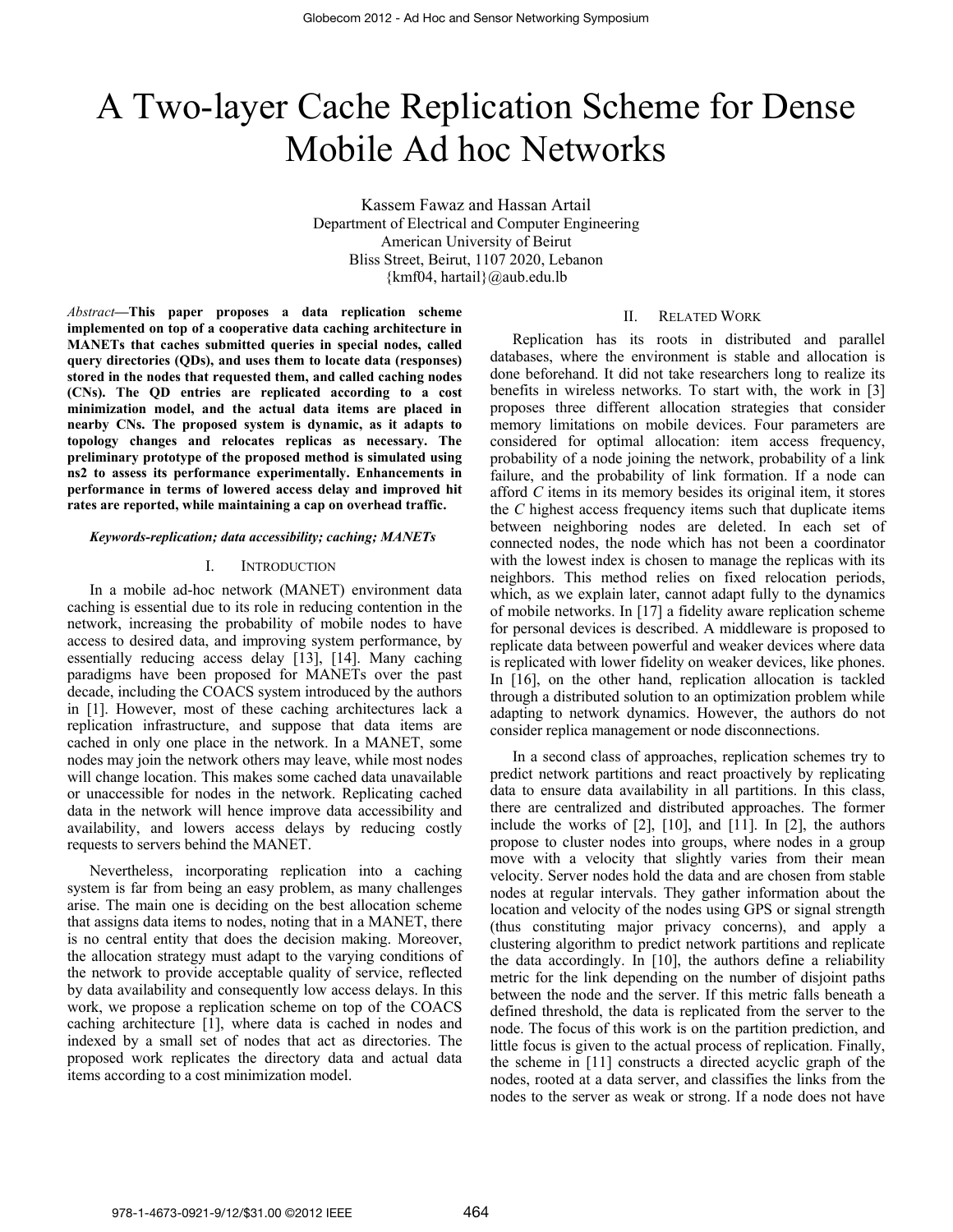any strong path with the server, it decides that it is about to disconnect, and replicates the server data.

It is worth noting that there have been little attempts to incorporate replication into caching architectures, which is the focus of this paper. Caching architectures differ from most of the cited literature in that the data source is external to the network, and data is not updated from within the network. Architectures similar to the one in [12] used replication inside the network, but assumed one hop communication which is not applicable to MANETs. In most of the caching literatures related to multi-hop MANETs, multiple replicas would exist as a byproduct of caching, but not exploited in a fully pledged replication technique. In [15], the authors explore a gametheoretic approach to decide whether a node caches a replica or not, however, issues related to node disconnections are not addressed. One exception is the work in [12], where replication is implemented through a cache admission protocol. This protocol is controlled by a value that sets the minimum distance between the replicas. When this value is small, the access delay decreases but at the expense of hindering data availability.

## III. REPLICATION SCHEME DESIGN

The system consists of a MANET in which nodes have interest in certain data generated at an external data source (server) that is connected to the MANET via a gateway through a wired network. The data exchanged in the system is abstracted by data items representing answers to queries, and might be webpages, files, SQL query replies, etc. An overview of the proposed system is shown in Figure 1. It builds on top of COACS [1], and offers data replication services.



Figure 1. Overview of basic COACS operations

To facilitate nodes access to data items, requesting nodes (RNs) cache requested items if not found in the network, and subsequently become Caching nodes (CNs). A small set of nodes, called Query Directories (QDs) index the queries whose answers (i.e., data items) are hosted at the CNs, along with the addresses of these CNs. QDs are elected based on an algorithm that incorporates computing a score based on the capabilities of the node, basically, its memory, battery, bandwidth, and

uptime. Any time a QD goes offline, or its score falls below a threshold, it gets reassigned. COACS is flat in the sense that there is no strict clustering, as it relies on distributed indexing of cached queries by the virtue of QDs, which act as distributed indices for the cached information, and are the core of the caching system. The major enhancement that QDs introduce is that the request of a node traverses the QDs sequentially from nearest to farthest rather than the whole set of CNs. The number of QDs in a network is much less than the number of CNs, and thus a request might hop several QDs before the query is found, upon which the request is forwarded to the corresponding CN, which in turn replies directly to the requesting node.

In in our two-layer approach, in the top layer the QD replicates its directory (its indexes) to other QDs in the system, while, in the second layer the actual items stored in the CNs are replicated. Below is a description of each layer.

# *A. Directory Allocation Strategy*

The system caches data items from an external data source, and then attempts to place replicas optimally in the system. The replication is not performed for every cached item and surely is not performed directly upon caching. This is because placing replicas optimally requires access information that is not available when an item is first cached. A QD waits until there are sufficient requests for the item to decide on replicating this item. The replication strategy aims to decrease the access delay of the data items by placing and indexing the items closer to their requesting nodes. In fact, searching the QD system constitutes the major part of the access delay, since the query may traverse one or more QDs till it finds a match.

In our setting, we consider a set of *N* data items  $D = \{d_1, d_2\}$  $d_2, \ldots, d_N$ , and a QD system consisting of *K* nodes  $Q = \{q_1, q_2, \ldots, q_N\}$  $q_2, \ldots, q_K$ . The allocation problem involves finding the "optimal" distribution of *D* to *Q.* We define optimal allocation, as the placement that results in the minimal cumulative cost of indexing each *di* at QD *qj*, querying *di*, and data communication. We ignore the cost of updating in this stage, as we assume that updates occur from a data source outside the network, so that all QDs will experience the same update cost on average. We formulate the problem by considering a single data item,  $d_k$  and making some assumptions and definitions:

- Suppose *d* is accessed by a number of RNs, so we define the set of RNs that access this items as  $R = \{r_1, r_2, ..., r_M\}$ , and the associated access frequencies as  $F = \{f_1, f_2, ..., f_M\}$ .
- If the communication cost between two nodes is defined by the number of hops between them, we define the communication cost between an RN  $r_i$  and a QD  $q_i$  as  $c_{ij}$ .
- Let the cost of storing the index of a data item at a QD  $q_i$ be  $s_i$ . We can define  $S = \{s_1, s_2, \ldots, s_K\}$  for the storage cost of the index of item  $d_k$  at the QDs. This cost incorporates the memory constraints of the QD, and may incorporate in the future a measure on how much the node is willing to cooperate, or how much trustworthy it is.

The allocation problem can then be specified as a cost minimization problem to determine the set of QDs where the copies (replicas) of the data items will be stored. In the following,  $x_j$  denotes the decision variable for the placement: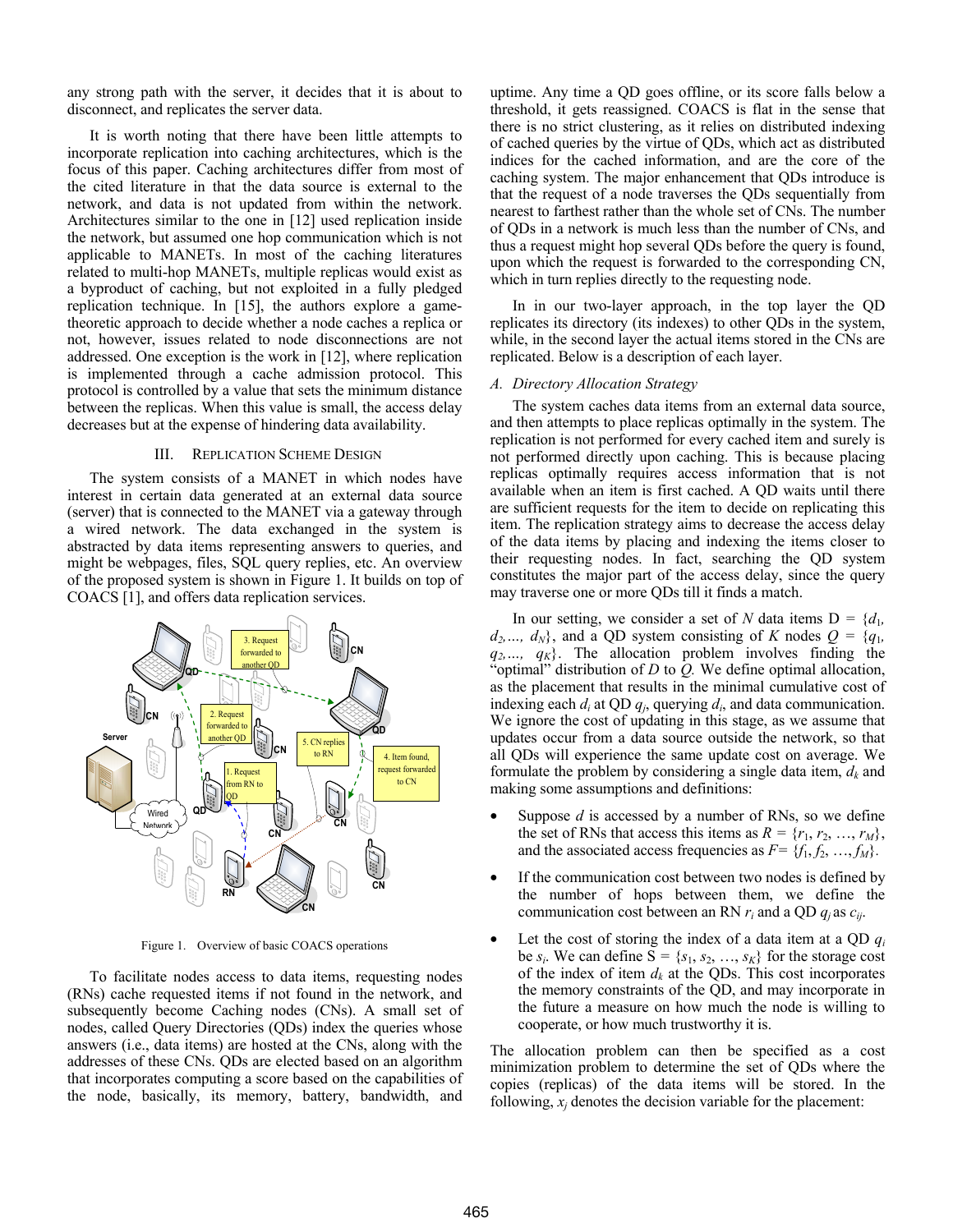$$
x_j = \begin{cases} 1 & \text{if the data item } d_K \text{ is assigned to QD } q_j \\ 0 & \text{otherwise} \end{cases}
$$

The precise specification of the cost minimization is as follows:

$$
\min \left[ \sum_{i \mid r_i \in R} f_i \times \left( \min_{x_j \neq 0} c_{ij} \right) + \sum_{j \mid q_j \in Q} x_j s_j \right]
$$

The above expression states that if each RN communicates with the QDs that store the data of interest (i.e. where  $x_i$  is not zero) we have the minimum cost for the data access (*one* of the copies), and the storage cost. The minimum cost of data access is basically the QD assignment that minimizes the number of hops from a requesting node to the closest QD that stores the index. This assignment takes into consideration the access frequencies of the item by each RN, which will give more weight to RNs requesting the item. The above formulation is NP-complete for large problems (i.e., large number of QDs). However, we consider only partial replication where we have a primary and secondary copy for each data item. The primary copy is the cached copy when the item was first requested, and so, the QD that has the index to the primary copy has the decision variable set to 1. The problem then reduces to finding another QD to store the index to the secondary copy. Having *K*  QDs and *M* RNs, and *xj* being not zero for only one value of *j*, the complexity of the problem reduces to  $O(K \times M)$ .

# *B. QD replica Allocation Mechanism*

The mechanism that describes how replicas are first assigned is depicted in Figure 2. Initially, the QD system is built as described in [1]. Then, QDs start indexing items as they are requested, where each index consists of the query, and the address of the CN that stores the actual item in addition to other pertinent information. QDs monitor the requests for the items they index, and store the numbers of requests from each RN along with their IDs. The result is a table for each item indexed by the RN ids and has the counts of the requests.



Figure 2. Sequence diagram describing secondary replica allocation

When the combined number of requests for a certain item is large enough, the QD replicates this item. At first, the QD marks the item as the primary copy, and asks the other QDs about their hop count to the RNs that have accessed the item. This enables the QD to compute the relevant  $c_{ij}$ . The QD next runs cost minimization and decides on another QD  $q_k$  to hold the secondary copy of the item's index. If  $q_k$  accept the assignment, it stores the index for the data item and marks it as secondary, and searches for a node to store the secondary replica for the actual data item.

#### *C. Data Allocation Strategy*

The second part of the replication scheme considers the replication of the actual data items. Similar to the QD replication, we have two replicas for each item. The primary copy is the one stored by the node that initially requested it. We address the allocation strategy of the replicas of the data items in a different manner than the index at the QDs. We do not apply cost minimization, as the number of caching nodes in the network is rather large, and the hop information from every RN to every CN must be known. Instead, we resort to a heuristic where the node chosen for the secondary replica is the closest CN to the secondary QD, meaning that when a QD is chosen to act as a secondary index for a data item, it chooses the nearest CN it knows about. Although the proposed method may not yield an optimal solution, we argue that it is suboptimal and more practical. To start with, it requires minimal computations and overhead traffic, as it does not entail information exchange. This issue is crucial when considering frequent relocations due to topology changes. Moreover, we claim that the solution is suboptimal, since the QD forwards all the requests through the CN to the RN. As a result, the majority of the cost is in the communication between the QD and the CN. This is why we choose the CN for holding the secondary copy of the data item to be the closest to the QD. Putting it all together, a request will have to traverse the QD system (partially or completely) to find a hit. Since there is another replica in the system, chosen using a minimal cost criterion, the RN is more likely to find a hit at a nearby QD. The QD then forwards the request to the closest CN, which in turn forwards the item to the RN.

#### *D. Relocation strategy*

A major part of any replication scheme is the relocation of the replicas. There are two main approaches to tackle this issue. In the first approach, allocation of replicas is examined each relocation period, whereas the other approach reacts to changes in the topology and relocates replicas accordingly. In our work, we use a different strategy, one that is based on the load of the secondary replica as compared to that of the primary. Moreover, we make a distinction between the relocation of the QD replicas (first stage) and CN replicas (second stage).

In the first stage, the QD checks if the allocation is achieving satisfactory results by computing the ratio between requests for each item at the primary and secondary QD since the last relocation. If this ratio is within a range, e.g., between 0.75 and 1.25, the QD deduces that the assignment is still satisfactory. In this scheme, if the mobility is low to medium, the network will tend to be stable over larger periods of time. When the ratio is outside the range, the QD can safely assume that a major topology change has taken place, and there is a need to relocate the data items. Periodically, QDs exchange small messages that consist of the IDs of the secondary data items they index along with the number of requests to each item since the last relocation. In particular, the QDs piggyback these messages to the item requests that traverse the QD system. Each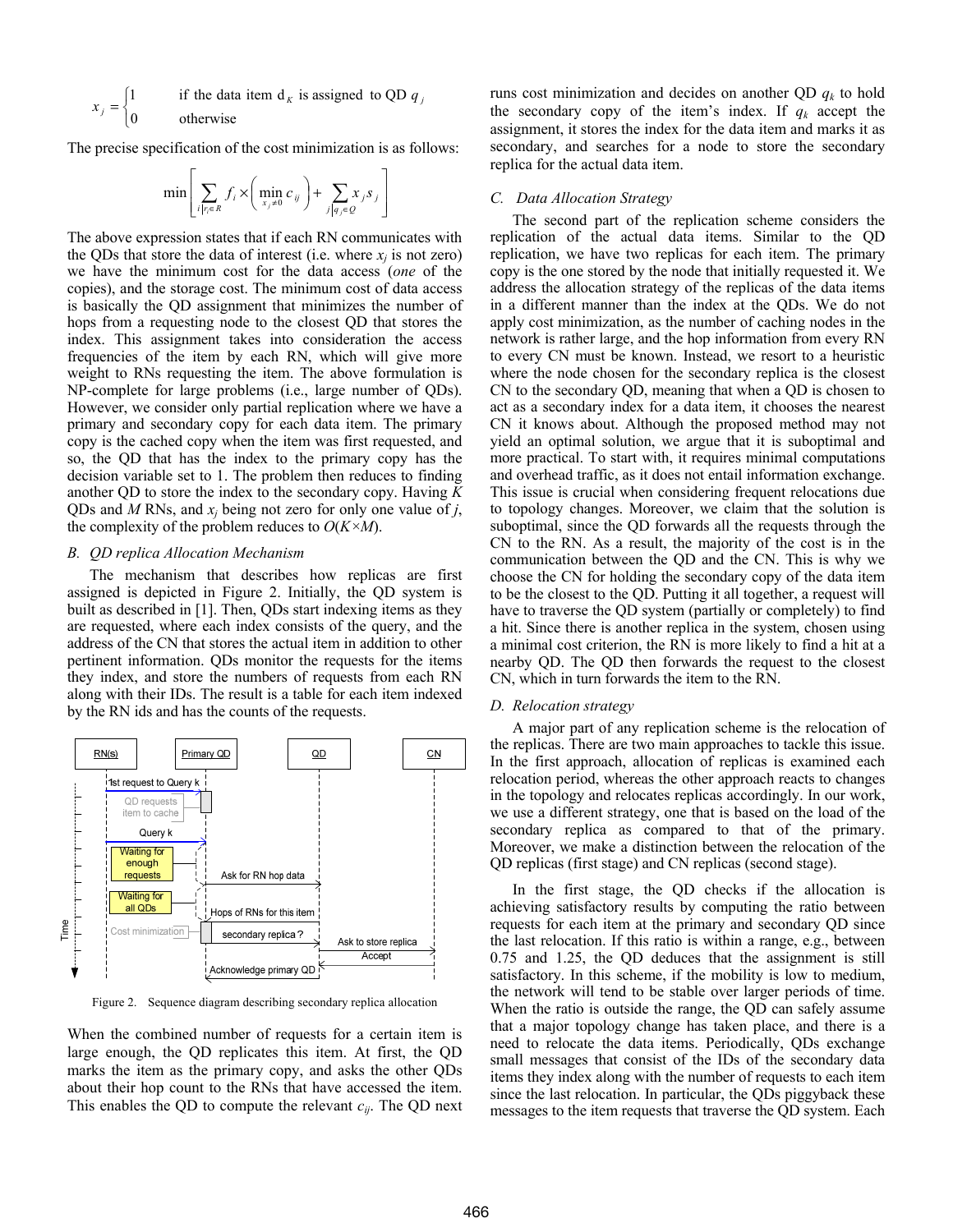QD indexes a number of data items which are either primary or secondary. The QD sends only the secondary items it indexes as to reduce the size of the message. Consequently, each QD receiving these messages can determine which of the items in the message are in its memory. Since only secondary items are sent in the message, the QD that receives items it indexes but did not send is definitely the primary QD for that item. The QD next calculates the ratio for every item and decides on the items whose ratio is outside the range to be relocated. The relocation is performed in the same way that allocation is done, but with a small difference: if the ratio is below 0.5, the QD concludes that many more requests are being handled by the secondary QD. This prompts the primary QD to treat it as the primary while performing the cost minimization procedure. After this, the QD instructs the secondary QD to delete the associated indices, and sends them to the newly chosen QD.

In the second stage, the relocation of the actual items is done in reaction to the relocation of the indices. When this occurs, at least one QD must change with respect to the data item. In effect, each newly chosen QD checks the associated CN with the old QD and chooses a candidate CN according to the procedure described before. If the two CNs are no more than two hops away, the QD decides not to relocate the actual item. Else it relocates the item from the old CN to the new CN and updates the old QD about the newly chosen CN.

# *E. Node Disconnection management*

As indicated before, the proposed system deals with node disconnections, by predicting them and appropriately reacting to maintain acceptable level of data availability. We assume that there are two main reasons for node disconnections: node isolation due to node mobility pattern, and battery depletion. In the context of the proposed system, QD and CN disconnections are of relevance, and in order to alleviate them, the system attempts to predict them and then react proactively. In fact, the system relies on the cooperative behavior of the QD and CN nodes to predict their own disconnections and react accordingly. That is, the CN and QD nodes are asked to communicate their anticipated disconnections. Nodes detect both types of disconnections as follows: a node can keep track of its battery level and energy consumption rate, and if it detects that the battery energy will be used up in the coming minutes, it determines that it is about to disconnect. For disconnection due to isolation, the node monitors its links with its neighbors by monitoring the received signal strength (RSS) from its neighbors, and if it detects that the RSS is decreasing, it decides that it may disconnect. The actions the nodes perform upon their anticipated disconnections depend on their in the system.

If the node that expects to disconnect is a CN, it chooses one of its first hop neighbors to take over. The disconnecting CN then moves its cache to the new CN and informs the QDs of this change. On the other hand, if the node is a QD, a first hop neighbor is elected to be a QD, using the algorithm in [1]. The QD then informs the QDs of this change, but not the associated CNs, simply because the CNs are not aware of which QDs index their cached items. In [1], the CNs have to be aware of the QDs that index their data so as to be able to reconstruct the QD cache after disconnections. This is no more needed as items and their indices are replicated in the network.

Predicting disconnections does not save the nodes from abrupt node disconnections that could not have been predicted beforehand. Here too, the behavior depends on the node's role. If it is a CN, reconstructing its cache is a costly task in terms of network traffic. When the disconnection could be predicted, transferring the contents between two neighboring nodes is not as costly as when it involves multi hop communication. So, in this case, the QD can update the new CN with items that were cached in the previous CN and have high request rates, and with other items that have their secondary index replica deleted from the QDs. On the other hand, if the node is a QD, the QD election algorithm is run on its first hop neighbors to choose a new QD for assuming the old QD's role. The new QD can reconstruct the old QD tables from the other QDs. Since all items are replicated, it issues a request to traverse the QDs that hold the old QD's ID. Each QD that receives this request sends the new QD the list of items that the old QD indexes along with relevant information (one of which if the item is secondary or primary). The elected QD uses the responses to reconstruct its table, and acknowledges all the QDs about its status.

At the end of this section, it is important to note that the QD system is used to construct the entries of the disconnected nodes since it is composed of a relatively small number of items, as opposed to the number of the CNs available. We also note that a first hop neighbor is always used to replace a disconnected node so as to have the resultant cost close to the original allocation cost, without resorting to a new allocation.

# IV. PROVISIONS FOR CONSISTENCY CONTROL

This work focuses on the allocation of replicas along with their management. Nevertheless, we provide in this section provisions for replica consistency control. We address this problem as a two-layer problem. In the first layer, the system aims to insure consistency between the primary replica and the external data source by increasing the probability of serving from cached data items that are identical to those on the data source. In the second layer, we aim to propagate the updates to the secondary replicas in a bandwidth efficient manner.

The first layer problem can be viewed as a cache consistency problem. For this purpose, we use a TTL based algorithm on the QDs to ensure the consistency of the primary replica with the data source. In TTL based algorithms, a TTL value (e.g., *T*) is stored alongside each data item in the cache. The data item *d* is considered valid until *T* time units go by from the instant of cache update. Such algorithms are popular due to their simplicity, sufficiently good performance, and flexibility to assign TTL values for individual data items [4]. Also, they are attractive in mobile environments [5], and are considered suitable for MANETs because of device energy and network bandwidth limitations [6], and because of frequent device disconnections [4]. Moreover, TTL algorithms are completely client based and require little server functionality.

Hence, in the proposed system, each QD stores along with the primary replica of a data item a TTL value and monitors its expiry. When the item expires, it is marked, and a future request to this item will be forwarded to the data source, which in turn replies with an updated item or a "not-modified" message. The primary CN and the TTL values on the primary QD are next modified accordingly. This consistency control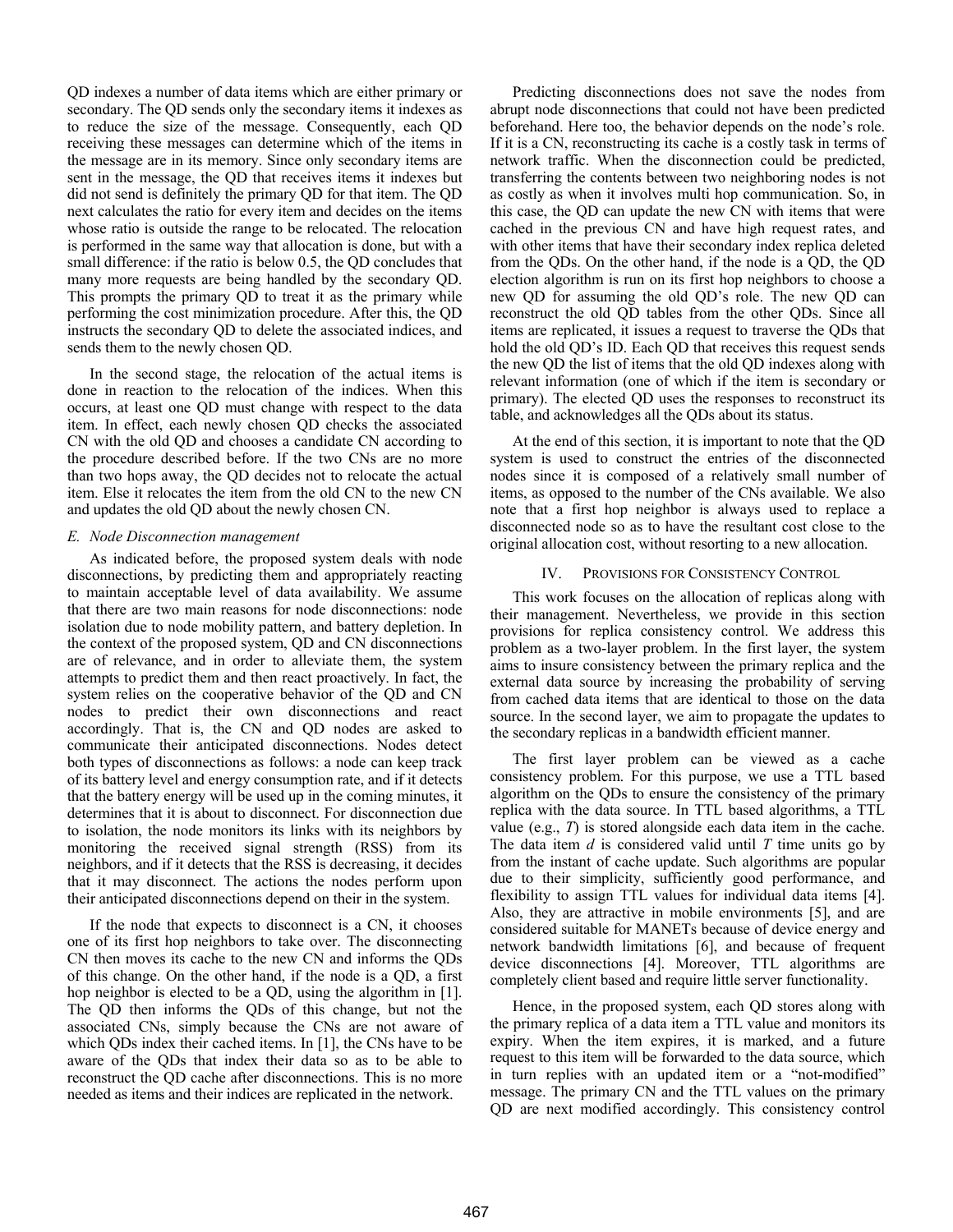mechanism between the cache in the MANET and the external source is referred to as weak consistency, as there is a probability that requests might be served with stale data items. On the other hand, we attempt to apply strong consistency control between the primary and secondary replicas by using a push based mechanism: whenever a QD detectes the expiration of a data item expired, it directly informs the QD holding the secondary replica. Of course, a QD might decide to wait a bit and piggyback all the expired items in one message to the QDs to save traffic, but this will decrease the consistency between the primary and secondary index replicas. Another option would be to have both QDs (primary and secondary) monitor the TTL values of the same data item, and invalidate it at the same time without a need for any communication. However, this requires clock synchronization between the nodes, which has its own overhead. As to the CN holding the secondary replica of the actual item, it is only updated when the request rate for the item is high. The primary CN is updated always from the data source when a request is made to the expired data item, while the secondary replica item is updated by the QD holding the secondary index if its request rate is high.

### V. EXPERIMENTAL RESULTS

A preliminary version of the proposed approach was implemented in ns2 [7] on top of the COACS implementation [1]. This version does not include the adaptation to the request rate, and hence, all items are replicated. Also, it includes only the replication of the QD data, not that of the CNs. The simulated topology consisted of a  $750\times750m^2$  area, populated with 100 randomly distributed nodes. The propagation model is a two ray model, and the node's bitrate was set to 2 Mbps. A mobility pattern based on the random waypoint model was used, with a maximum speed of 2 m/s. The server node was connected to the MANET via a gateway and a wired link whose propagation delay was simulated at 40ms, thus resulting in a server access delay of 80ms. The server has 10,000 items. Each node issues a request every 10 seconds to a data item according to a Zipf access pattern, used frequently to model non-uniform distributions [8]. In Zipf law, an item ranked  $i$  ( $1 \le i \le n_q$ ) is accessed with probability  $1/(\hat{i}^{\theta} \sum_{k=1}^{n_q} 1/k^{\theta})$ , where  $\theta$  ranges  $1/$  $(i^{\theta} \sum_{k=1}^{n_q} 1/k^{\theta})$ 

between 0 (uniform distribution) and 1 (strict Zipf distribution). In the default scenario, there are 7 QDs, and the capacity for each of the CNs (Caching Nodes) is 200 Kb. The simulation parameters are summarized in Table 1.

| <b>Simulation</b><br>Parameter | <b>Default Value</b>       | <b>Simulation</b><br>Parameter | <b>Default</b><br>Value              |
|--------------------------------|----------------------------|--------------------------------|--------------------------------------|
| Simulation time                | $2000 \text{ sec}$         | Node pause time                | 30 sec                               |
| Network size                   | $750\times750 \text{ m}^2$ | Total number of data<br>items  | 10,000                               |
| Wireless                       | $2$ Mb/s                   | at the data<br>Delay           | $40$ ms                              |
| bandwidth                      |                            | source                         |                                      |
| Node transmission              | 100 <sub>m</sub>           | Node request period            | 10 <sub>sec</sub>                    |
| range                          |                            |                                |                                      |
| Number of nodes                | 100                        | Node request pattern           | Zipf<br>distribution<br>$(\theta=1)$ |
| Node<br>mobility               | Way<br>Random              | caching<br>Node                | 200 KB                               |
| model                          | Point                      | capacity                       |                                      |
| Node speed $(v)$               | $2 \text{ (m/s)}$          | Cache Replacement              | LRU                                  |

Table 1. Summary of the default simulation parameters

The reported results correspond to four experiments which involve varying the request rate, the zipf parameter, the maximum velocity, and the disconnection rate. The results for the first three experiments include only the cached data query delay (Figures 3, 4, and 5), and the reported the hit rate for the fourth experiment (Figure 6). In Figure 3, we plot the delay versus the request interval, which is varied between 6 and 120 seconds. It is obvious that the access delay is much less when the replication is applied, and this confirms that the proposed mechanism decreases the access delay by reducing the number of hops to find a match.



Figure 3. Access Delay versus the request interval



Figure 4. Access Delay versus the zipf parameter (*θ*)

Figure 4, on the other hand, shows the access delay versus the zipf parameter. For low values of theta, the access delay is higher in the case of replication. This is not a strange result given that the implementation does not adapt to the request rate. In fact, a lower value of theta signifies that there is a higher variety of the accessed elements. Given that the number of QDs is kept constant with and without replication, and since all items are replicated, this causes some of the items being evicted from the QD tables in accordance with the replacement method. As a result, maintaining two replicas is no more feasible, and the